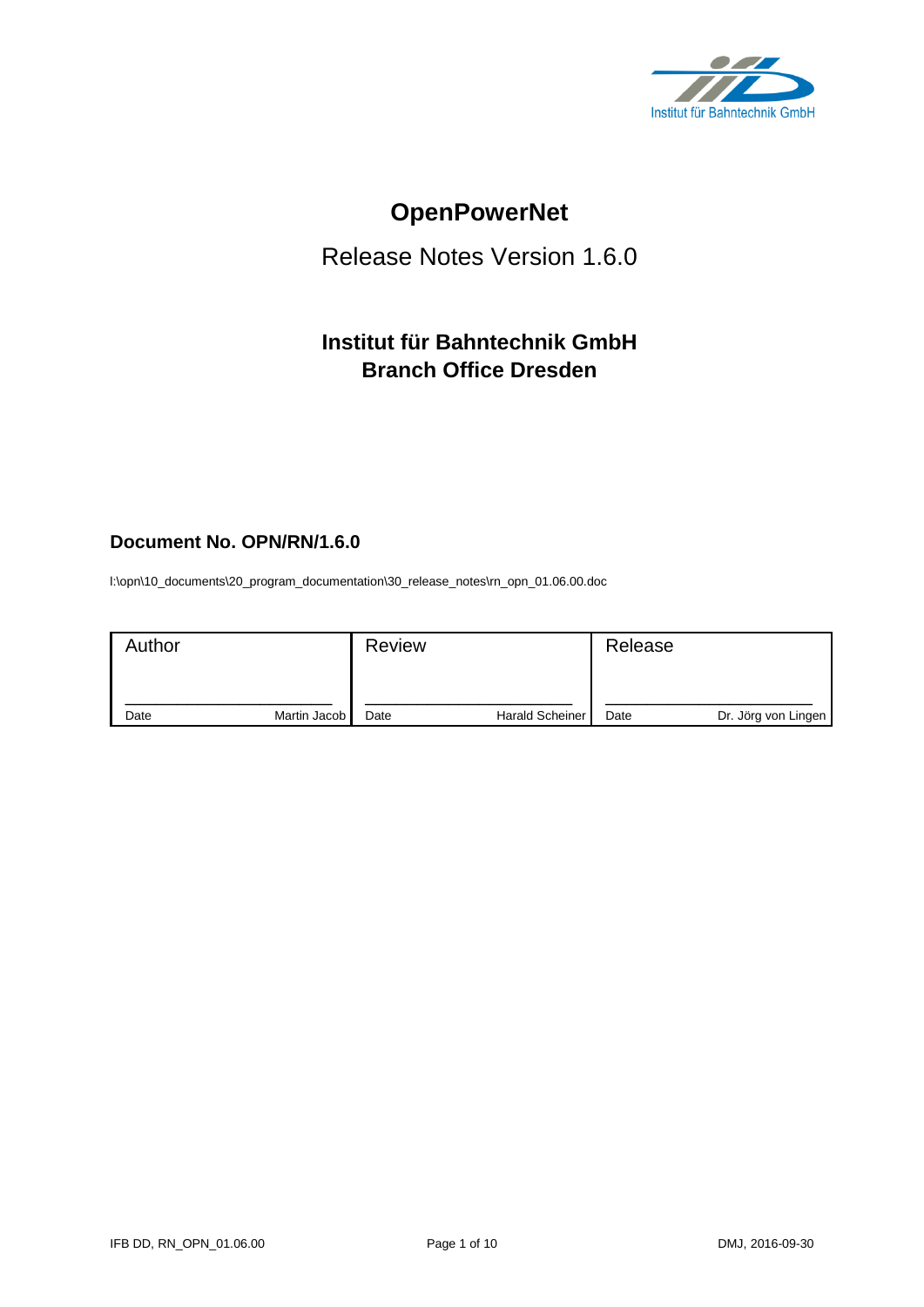

# **1 Introduction**

### **1.1 Overview**

The purpose of this document is to describe the changes and the status of OpenPowerNet version 1.6.0. The document contains:

- o List of delivered files on DVD,
- o Description of the main functionality,
- o Any restrictions known,
- o List of corresponding documentation and
- o Known issues.

### **1.2 Configuration**

See document Installation Instruction version 1.6.0 for required third-party software versions.

#### **1.3 Acronyms and abbreviations**

The following abbreviations are used within this document.

| <b>Abbreviat</b><br>ion | <b>Description</b>                |
|-------------------------|-----------------------------------|
| 2AC                     | 2 Phase AC                        |
| AC                      | <b>Alternating Current</b>        |
| <b>ATM</b>              | <b>Advance Train Module</b>       |
| DC                      | <b>Direct Current</b>             |
| <b>DVD</b>              | <b>Digital Versatile Disk</b>     |
| <b>GUI</b>              | <b>Graphical User Interface</b>   |
| <b>ODBC</b>             | <b>Open Database Connectivity</b> |
| <b>PSC</b>              | <b>Power Supply Calculation</b>   |

## **2 List of files on DVD delivery**

```
OPN InstallationInstruction 1.6.0.pdf
OPN_ReleaseNotes_1.6.0.pdf
OPN_UserManual_1.6.0.pdf
OpenPowerNet\my.ini
OpenPowerNet\createUser.bat
OpenPowerNet\OpenPowerNet-1.6.0.zip
OpenTrack\OpenTrack.V_1.8.3.2016-08-30.zip
ThirdPartyPrograms\ required by OpenPowerNet, see Installation Instructions
update\
```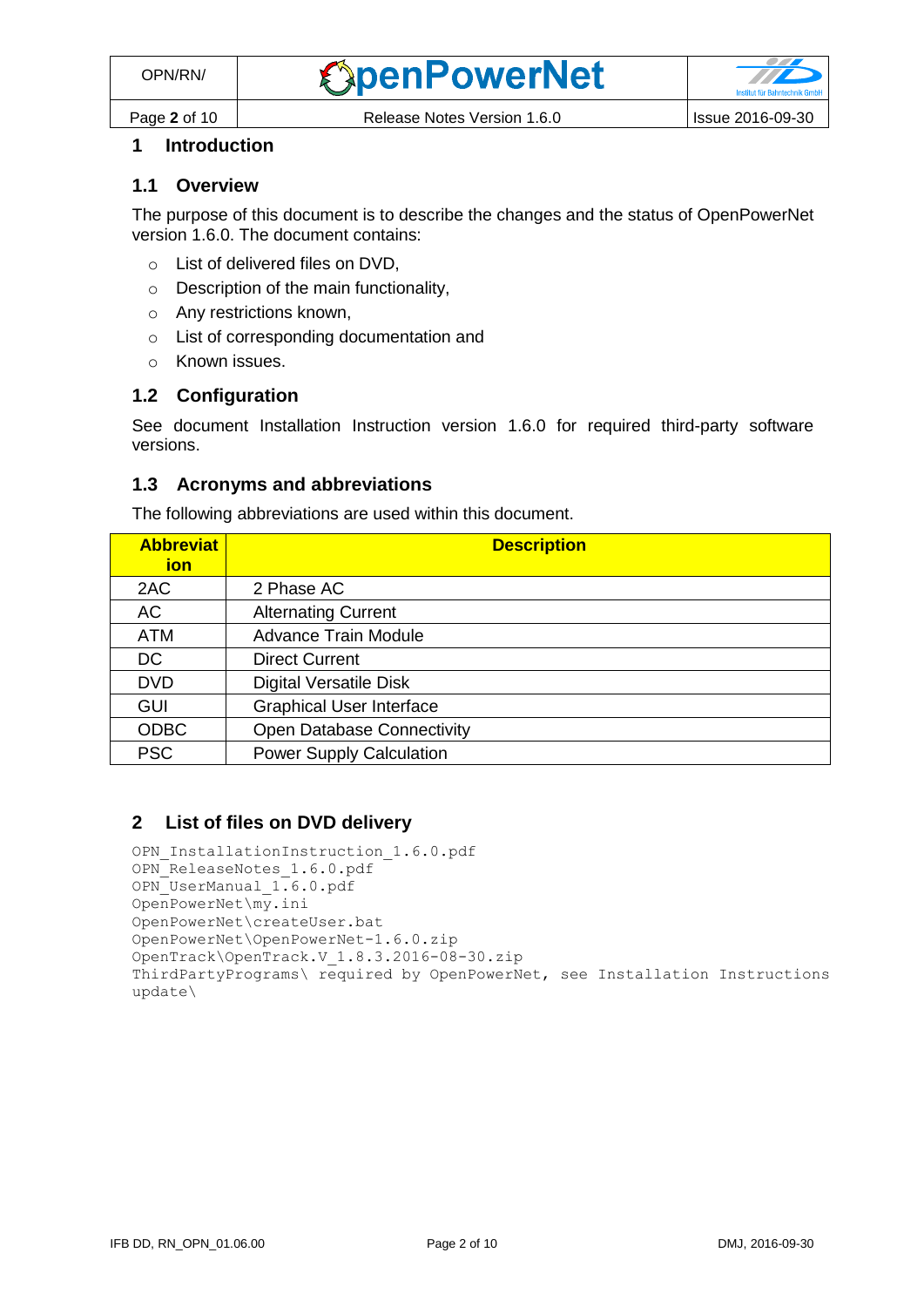

Page **3** of 10 **Release Notes Version 1.6.0** Issue 2016-09-30

# **3 Main functionality**

OpenPowerNet version 1.6.0 has the following main functionality:

- Calculation of AC, 2AC and DC power supply system,
- Calculation of magnetic coupling of conductors is done internally,
- AC / 2AC power supply models:
	- o Transformer,
	- o Converter,
	- o Auto transformer,
	- o Booster transformer,
- DC power supply models:
	- o Rectifier/Inverter,
- Energy storage for stabilisation of line voltage and energy saving,
- Voltage limiting device model to limit the touch voltage,
- Calculation of tractive effort with retroactive effect to the railway operation simulator OpenTrack,
- Calculation regenerative braking,
- Consideration of tractive and braking current limitation,
- Consideration of power factor at vehicle pantograph,
- Calculation of electrical engines with single or multiple propulsion systems,
- Division of power consumption for multiple Train Operating Companies,
- Evaluation of engine energy storage,
- Consideration of coasting behaviour of the courses,
- Consideration of changing train mass at station stops,
- Calculation of short circuit currents,
- Quick evaluation of network structure using constant current engine model,
- Visualisation of results using prepared Excel-Files and
- <span id="page-2-0"></span>• Visualisation of results using the automated analysis of the Analysis Tool generating Excel and PDF files for:
	- o Minimum pantograph voltage,
	- o Maximum touch voltage,
	- o Maximum leakage current,
	- o Substation:
		- **Feeder current versus time and as TRLPC1,**
		- Busbar voltage versus time,
		- Power (P,Q,S) versus time and as TRLPC for input, output and total (per substation and total of all substations of a network),
		- Power factor versus time,
	- o Magnetic Field as flux density (B-field) and field strength (H-field),

 $\overline{a}$ 

<sup>1</sup> The **T**ime-**R**ated **L**oad **P**eriods **C**urve (TRLPC) shows the maximum or minimum of a set of varying window-size averages where the window time duration is defined by the x-axis value.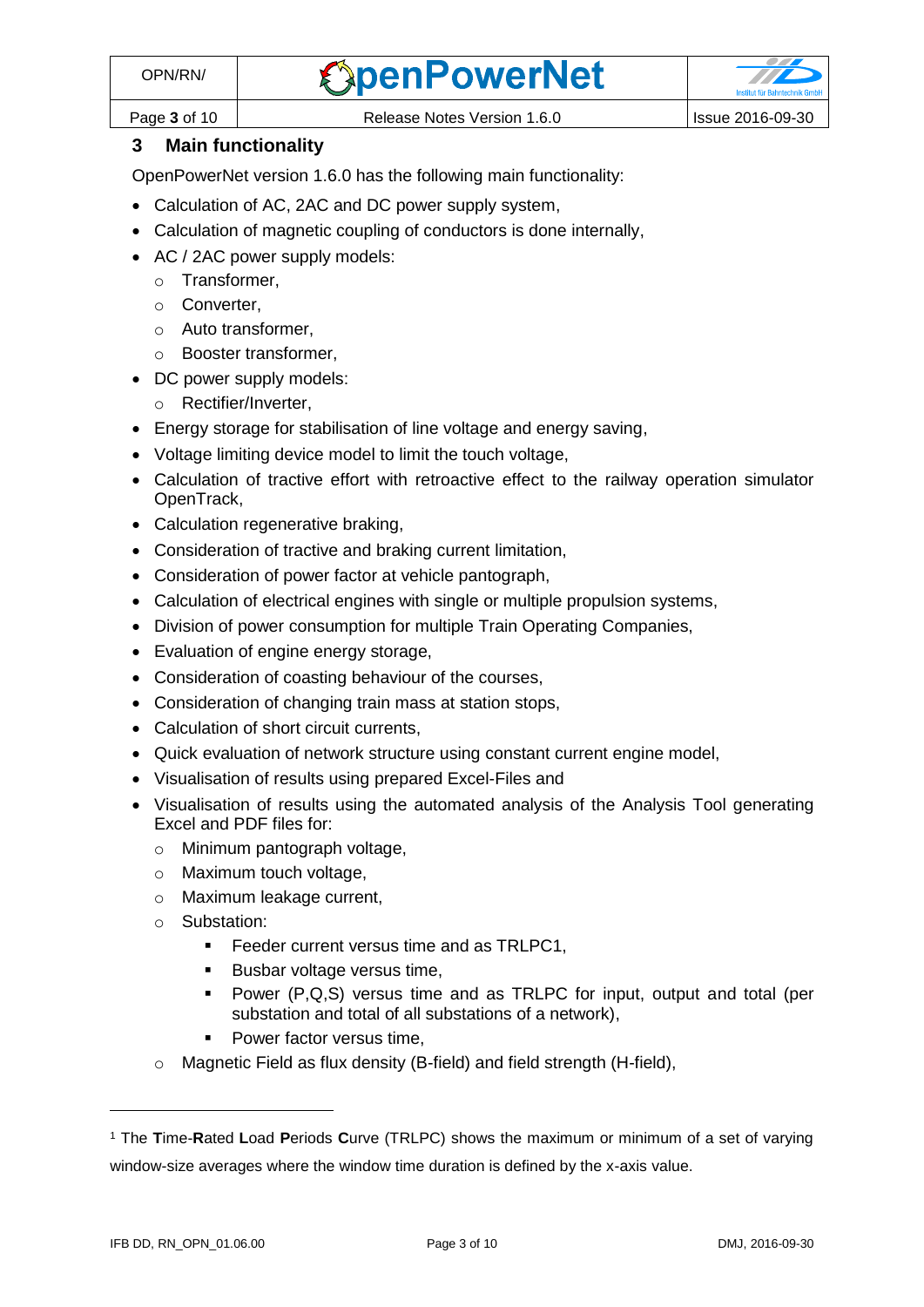- $\circ$  [C](#page-2-0)onductor and connector current versus time and as TRLPC<sup>1</sup>,
- $\circ$  Voltage versus time and as TRLPC<sup>[1](#page-2-0)</sup>,
- o Energy overview,
- o Vehicle specific charts,
- o Vehicle specific overview

## **4 Changes since version 1.5.9**

- General:
	- o New editor for engines, the so called Engine Editor to edit \*.opnengine files, see User Manual chapter 4.4.5.
	- o New static frequency converter model, see User Manual chapter 4.4.7.5.
	- o Add brake resistor evaluation by automatic analysis.
	- o Extended automatic analysis, in particular for engines, see User Manual chapter 4.6.3.8.
	- $\circ$  The three modules APserver, ATM and PSC are now combined in one executable, opncore 64.exe  $\rightarrow$  speedup of simulation.
	- o Modify Project-File schema to improve the initial XML file structure.
	- o Now recording all nodes, conductors and connectors to database regardless of voltage/current shall be recorded or not.
	- $\circ$  Add document Checklist to have a short step by step description of modelling and checkings
- GUI:
	- $\circ$  Rename perspective OpenPowerNet to Simulation. This perspective has now only one console to display the messages.
	- o It is now possible to suppress messages, see User Manual chapter 4.3.4.
	- $\circ$  Create automatically linked folder to analysis output folder once the analysis is started.
	- o Database default user name and ODBC DSN are now set into the database related dialogs.
	- o Change default setting for "Shutdown modules", changed from false to true.
	- o Prepared Excel Files:
	- o Voltmeter.xlsx added
	- o ImpedancePerFeeder.xlsx added
	- o PowerSupply2.xlsx: Fixed calculation of P,Q,S at sheet SELECTION(2).
- Engine Editor:
	- o Existing Engine-Files can be upgraded by selecting the file in the Project Explorer and selecting the context menu "Convert Engine-File to Engine-File.opnengine".
	- o The \*.opnengine file is still XML based and can be edited by the XML Editor.
- ATM:
	- o Add calculation of current demand at nominal voltage.
	- o Add calculation of effort achievable by the propulsion system.
- PSC:
	- o New Static Frequency Converter Model, the model is defined at TypeDefs-File and only referenced at Project-File.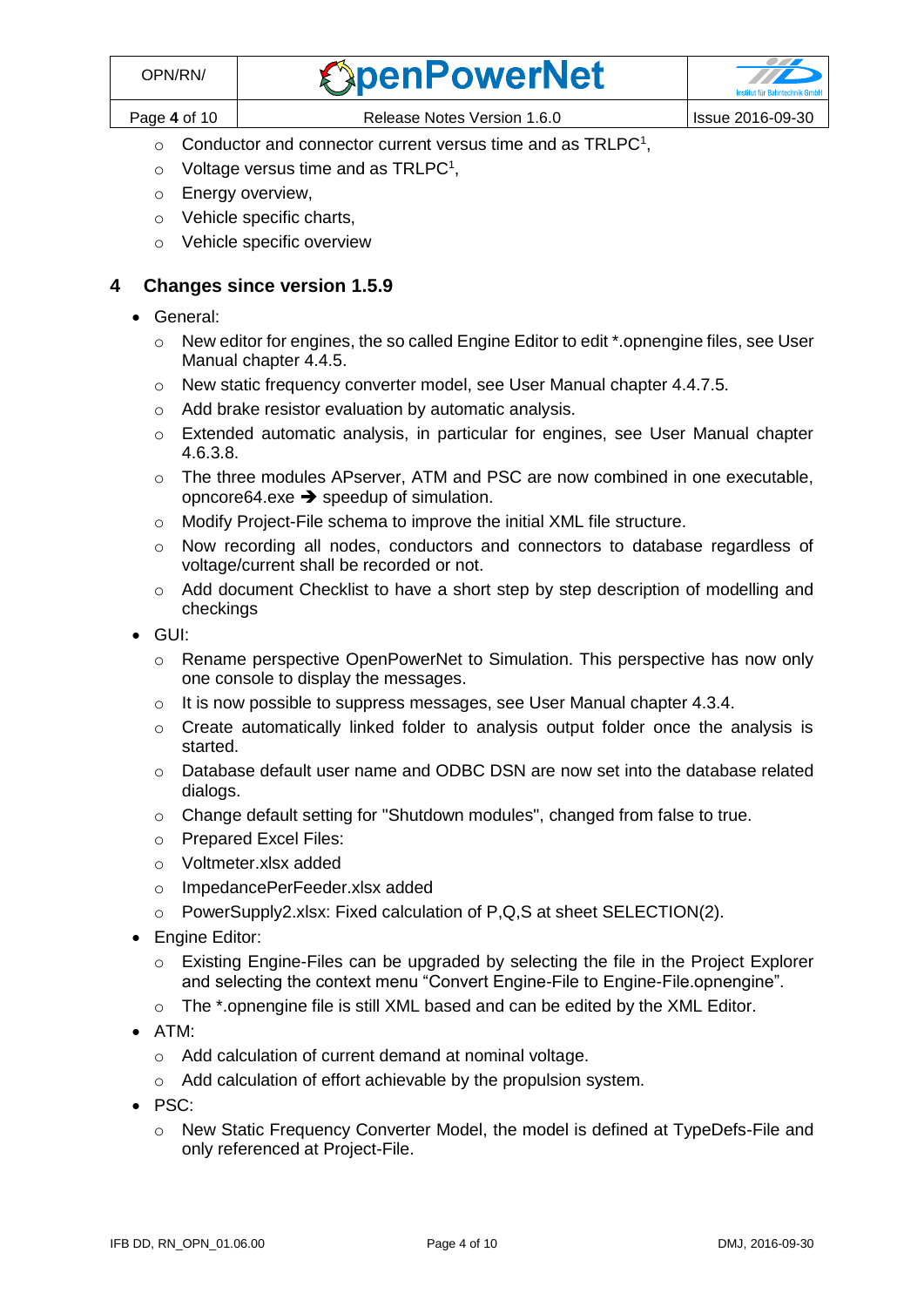Page **5** of 10 **Release Notes Version 1.6.0** Issue 2016-09-30

- o Calculation of earth conductor has changed slightly, see User Manual chapter 6.5.
- $\circ$  Leakage attribute  $yImag$  S km is now optional.
- o Renamed attributes at Project-File:
- o temperature GradCelsius to temperature DegreeCentigrade
- o Conductor/@type to Conductor/@condSort
- o VLD/@type to VLD/@typeRef
- TypeDefs-File:
	- o Add Converter
	- o Change XML Element structure.
- Selection Editor:
	- o General page:
		- Add copyright, projectID and reportID.
		- Add individual output selection by page.
		- Comment as part of designation does now NOT remove "special" characters as !"#%&'()\*+,-./:;<=>?[\]^\_{|}~.
		- **Select all substation items by default**
	- o Add Corridors page.
	- o Lines:
		- Add minimum and maximum chainage to reduce the scope of the diagram.
		- The 300s average for rail-earth-potential as default according to EN 50122-1.
		- Add infrastructure selection.
	- o Magnetic Field:
		- Add file output format emf.
		- Add maximum value image type.
	- o Add Vehicles page:
	- o Add Preferences for Vehicles page, defining chart types and overview types to be used across different projects.
	- o TRLPC now also from mean average and absolute mean average for substation, connectors, inline current and inline voltage.
- Analysis:
	- o Highlights:
		- Added creation of Engine charts. These charts may be freely defined by the user. The user may select the x and y value types and combine them as desired. Predefined chart types are available. User defined chart types may be defined under preferences and reused by multiple analysis runs within the same workspace.
		- Added creation of user defined engine overview. The user can now define the tables freely. Predefined overview table types are available. User defined overview tables types may be defined under preferences and reused by multiple analysis runs within the same workspace.
		- **Rewrote axis scaling of Excel charts. This should lead to a much more** convenient presentation of the results.
		- Added a lot more layout modification options to presets, which led to a restructuring the AnalysisPreset.xml file. Previously customised AnalysisPreset files have to be updated manually.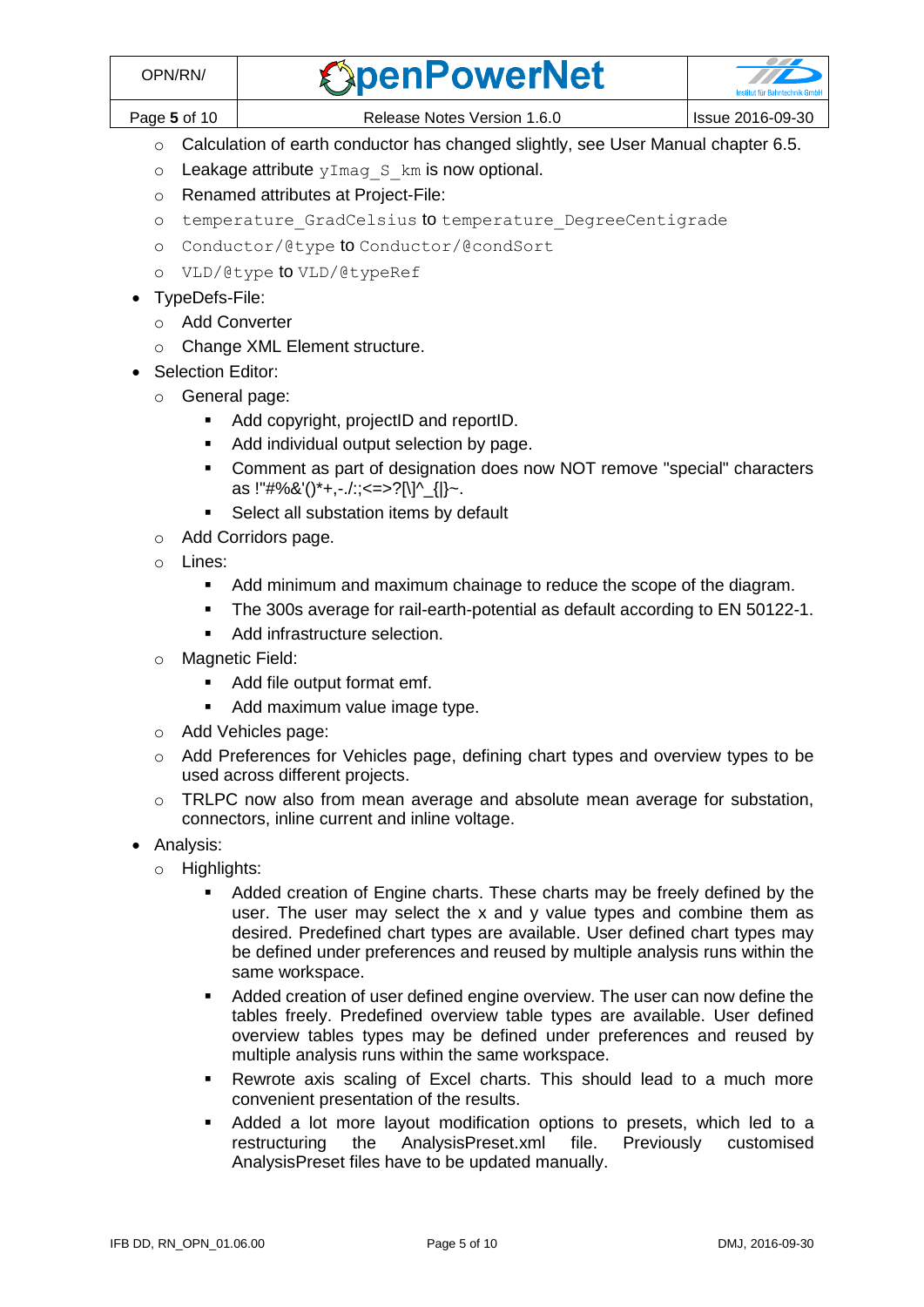- o Chart output: Rewrote axis scaling.
	- Stepsize and scaling are adjusted for a fixed number of 10 steps and y=0 to be on the grid. This is the default behaviour for all but the continuous axes (time, position and distance). It may be changed in preset by setting the optional attribute autoScale to false.
		- o If defined in preset, range between min/max values should be dividable by 10 for best results. Adjusted default presets to match this requirement.
		- o Preset parameter scaleStep is only considered with autoScale set to false. For secondary y-axis, the setting should be synchronised to the primary y-axis.
		- o scaleStep is rounded to integer for numberFormat="0".
		- o Clearance between axis and chart series is only applied if autoScale is enabled.
	- The x-axis is now forced to the bottom, y-axis to the left if there are negative values.
	- The y2-axis and its items now use italic font to separate it from the primary axis. This may be disabled in preset by settings attribute  $y2FontItalic$  to false under Settings/Excel/PageSetup.
	- New optional preset attribute syncToPrimary for secondary axis may be used to set the same scaling between axes.
	- Draw lines to highlight the coordinate system. The setting is enabled automatically for most y-axes and some x-axes, but may be disabled by setting the attribute markCoordinates of the particular axis elements to false. The line items may be modified or disabled completely using the preset elements under Settings/Excel/CoordinateSystem. Note: The secondary y-axis can not be marked due to limitations in the Excel plot order.
	- Added possibility to define transparency for chart items and hLine/vLine items in preset. The default values are 0.6 for chainage items like isolator and infeed and 0.4 for hLine/vLine items like nominal voltage. This makes the output more focussed on the data series.
	- Renamed preset parameters valueMin, valueMax and valueStep to scaleMin, scaleMax and scaleStep.
	- **Removed preset parameters** valueStep, valueMinTreshold and valueMaxTreshold.
	- **IMPROVED handling of chart axis number format.**
- o Presets:
	- Chart item titles and item titles for the new Vehicle Overview now utilise placeholders %fctPrefix% and %fctSuffix% around the particular item title. This allows to apply different function strings to a single item. They are composed inner to outer from the generic function strings in the Strings section of the preset file (e.g. abs fctPrefix and abs fctSuffix may be modified to show absolute value of a variable as abs(x) or  $|x|$ ).
	- Added possibility to modify the footer content of chart and sheet output in the preset file under Settings/Excel/PageSetup/Footer.
	- Added possibility to set the default numberFormat and scaleMax for all axes of type "Time" under element Settings. This allows to modify all time axes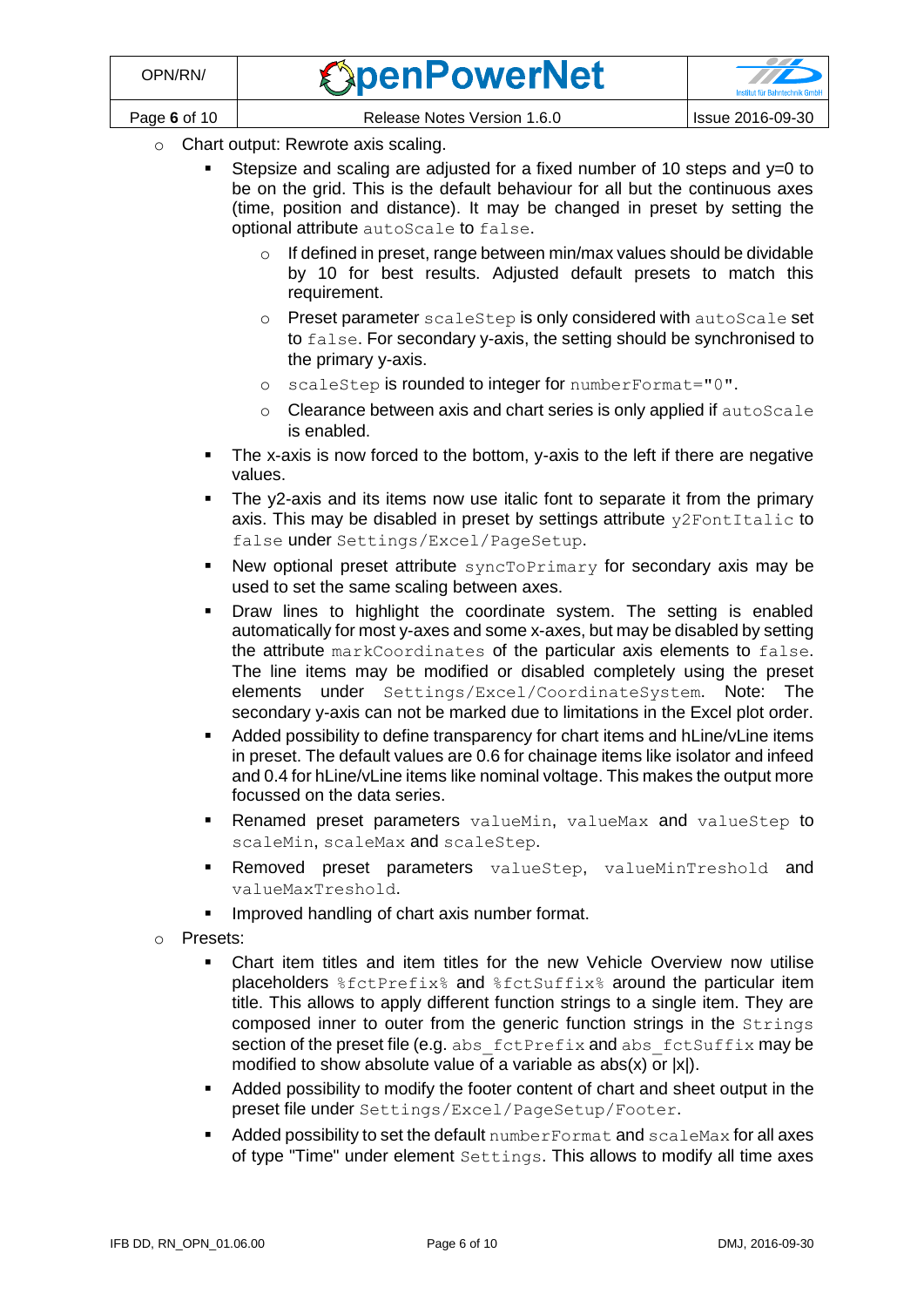| <b>OpenPowerNet</b> |  |
|---------------------|--|
|                     |  |



at one place and also sets the format for tables and chart titles. Also added different number formats that may be used to customise the time scales, like 12h format or with/without days and millisecond (see schema documentation).

- Slightly modified some chart titles for better consistency and clarity (TRLPC charts and Device Losses chart).
- Slightly modified title of overview tables for consistency (Busbar and Feeder Overview, Device Overview, Vehicle overview).
- Renamed axis attributes valueName and valueUnit to variable and unit.
- Renamed y-axis of I = TRLPC from "RMS-Current" to "Current" to share the presets. The particular items still show "\_rms" in the legend though. Same applies to RMS-Voltage in  $U = TRLPC$ .
- Renamed TRLPC axis title from "Time" to "Duration".
- Output for vehicles:
	- Added chart series output like speed, tractive effort, power, voltage and current versus time, distance or speed. The presets for these charts are stored in a new format as ChartSet, which consists of several  $xType$  and  $yType$ definitions. This enables more possibilities to compose them with the Selection Editor. Items along the line (e.g. feeders, isolators and stations) are drawn from all tracks of the defined corridor. For all engines chart feeders from unselected tracks will be drawn if there is a direct connector at the same position.
	- Create Fv histogram.
	- Create overview tables for the selected vehicle corridors and overview types.
	- Overview tables: Show degree of energy at pantograph against nominal voltage for consumption and recovery as well as energy losses in brake resistor.
- o Output for substation, charts:
	- Added busbar connectors.
	- Added current through the busbar ("I\_<br/>show name>"), which is the sum of all positive currents for each time step. It will be drawn if there is more than one feeder or busbar connector, but it is always added to the datasheet.
	- The current infeed from devices into the busbar ("I\_Device", previously "I\_<busbar name>") will be drawn if there is more than one feeder or busbar connector and at least 1 device, but it is always added to the datasheet.
	- Added chart types for aggregation of device power f(t) and TRLPC (only power supplies) that show single chart series per device and the sum on secondary y-axis. Previously there were only charts that showed the sum of the aggregated devices.
	- Added possibility to create  $I = f(t)$ ,  $I = TRLPC$  and  $P = TRLPC$  charts without calculation of absolute values as well as TRLPC charts for rms or mean values according to selection in the Selection Editor. For complex values (AC), the absolute values with sign of real part are calculated to show the direction of current or load flow.
	- Added hLines for system voltage nom/min/max and nominal voltage of the device.
	- Show the device type string from preset instead of "Device" in chart subtitles. Also show this string in overview tables instead of short type string.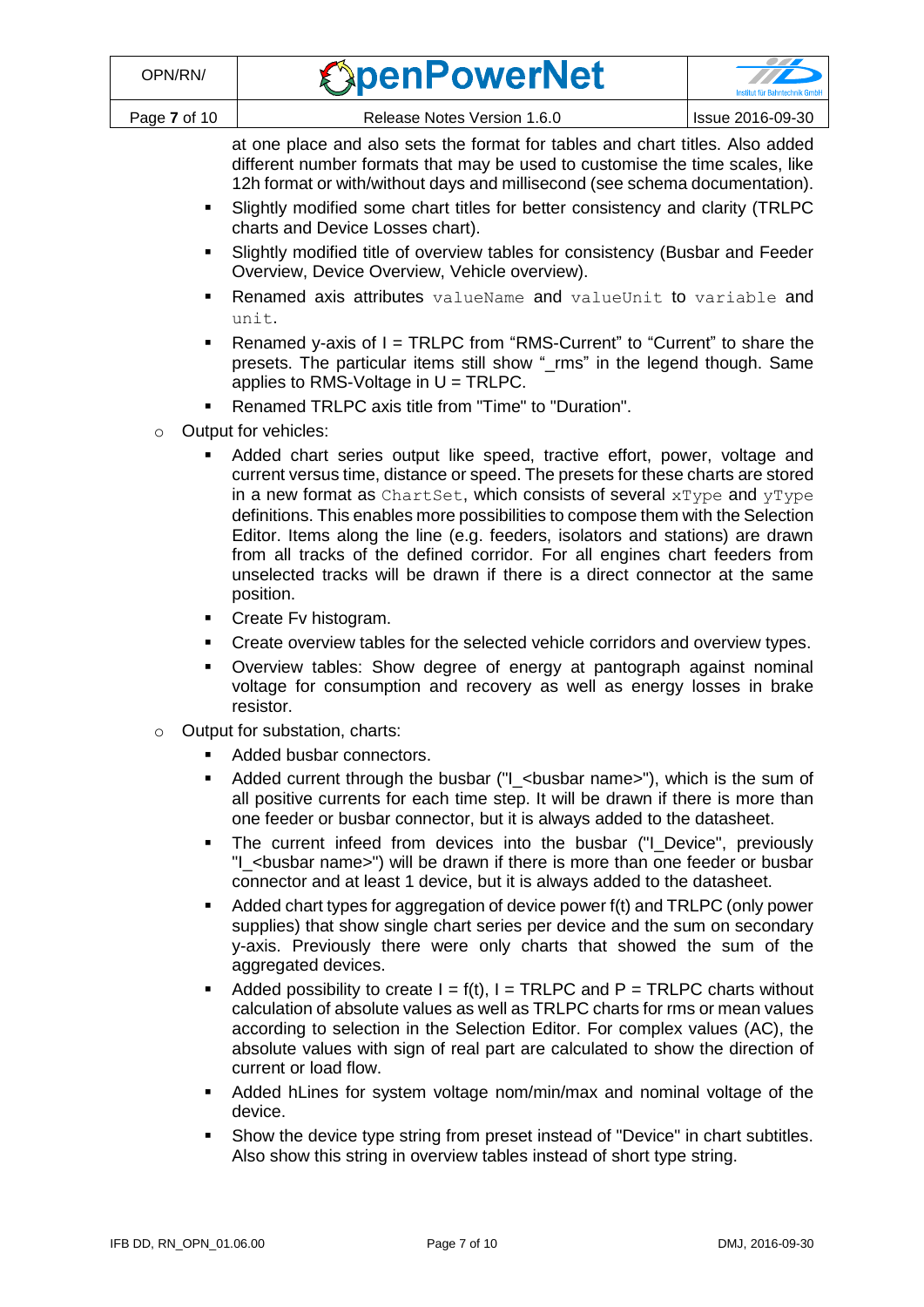

- o Output for substation, overviews:
	- Added current through the busbar ("I\_<br/>bustar name>"), current per device and busbar connectors to Busbar and Feeder Overview.
- $\circ$  Output for lines, pantograph voltage; output for vehicles: Added handling of time steps with main switch state OFF.
	- Pantograph voltage charts and U\_mean\_useful: Values for these time steps will be skipped, resulting in gaps in the chart series. For TRLPC charts, the time series will be split and the resulting minimum/maximum curve will be calculated from all of those "time windows".
	- Other vehicle values: Mechanical values (driving dynamics) are not affected directly by the main switch, other electrical values like will current and power will be 0 for these time steps, therefore calculation of TRLPC charts will not be affected.
- o Output for lines:
	- Use the new minimum and maximum position setting from Selection Editor to limit mileage scope of each chart.
	- Use the new selection for infrastructure items (feeders, isolators, conductor switches and stations) in Selection Editor to enable or disable drawing of these items. Another option allows to show the substation name (default) or feeder name for each feeder position in the output chart.
- o Output for magnetic field:
	- Create output for the maximum magnetic field (maximum value at each position of the cross section). The displayed conductor current for shading type is the absolute maximum current of this conductor.
	- Use default designation if specific one is not given.
	- Added optional output file type EMF.
- o Output for Conductor Currents and Connectors:
	- Removed functions TRLPC mean average for I and P as this is no useful output (sign is just current direction).
- o General:
	- Rearranged output files and folders. E.g. output for network based selections and corridor based selections is now created in separate subfolders. The output base folder name will be taken from the Project ID setting.
	- **Excel sheets now get shorter names for better overview and to omit limitation** of length. Sheets for text labels are hidden.
	- If there was some kind of error during output creation, the resulting PDF output file could become a big collection of useless data columns. These files are not saved any longer.
	- In overview tables, the time string in the subtitle is now using a format with day if necessary, like the chart output.
	- The time string in titles now only includes days and milliseconds if necessary.
	- The warning message about time steps with failed iteration now considers the selected time window.
	- Added converter model.
	- Now reading travelled distance of engines from database.
- o Fixes:
	- **Fixed time step rounding issue in TRLPC function.**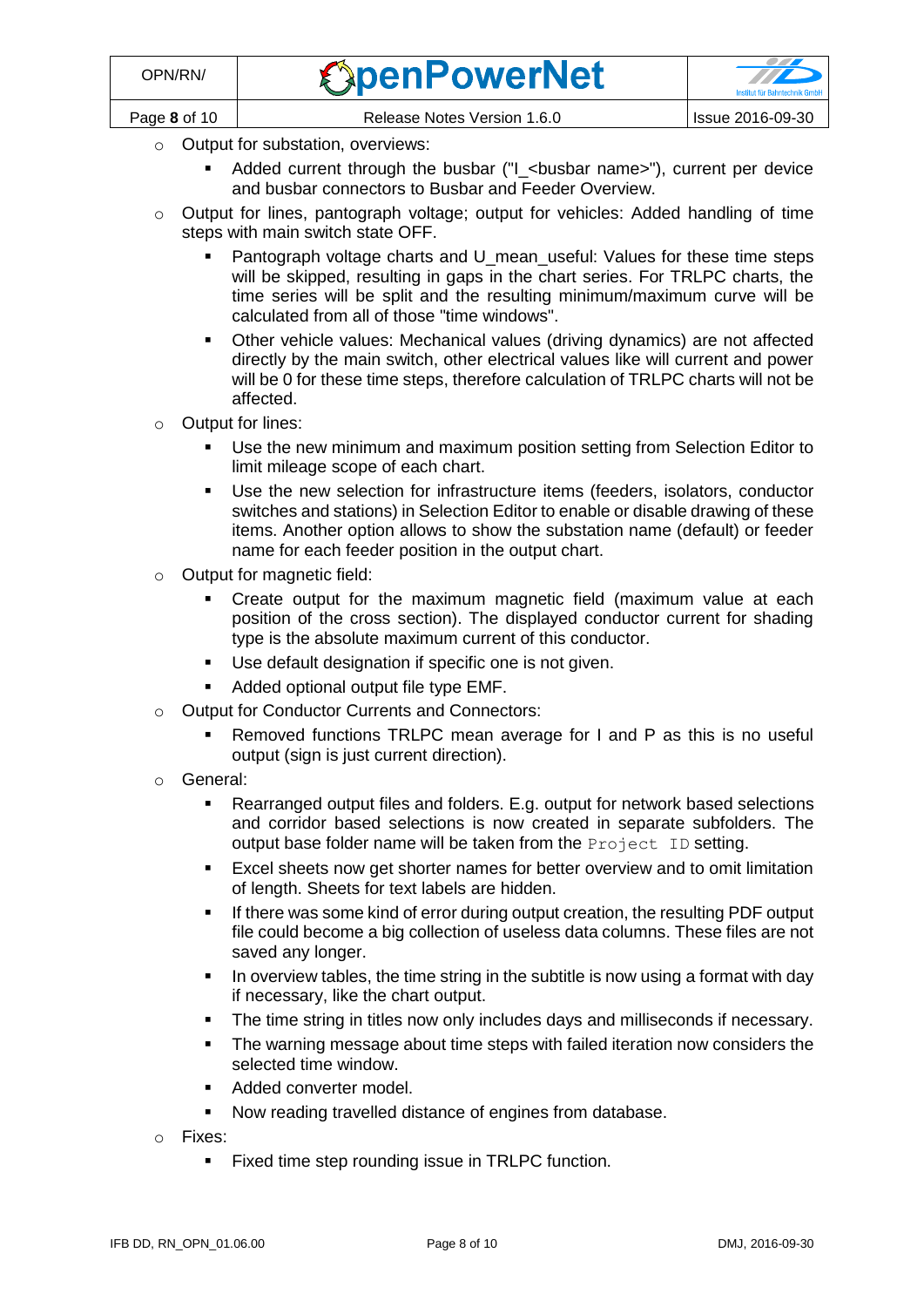- Fixed position string in line charts for negative mileage.
- Fixed inserting of text into Excel cells where certain strings could be destroyed by automatic interpretation.
- Fixed a bug, where the last time step of chart output was rounded to full seconds. This could lead to wrong axis scaling.

#### • Database:

- o Change database version to 20 due to new feature in ATM recording.
- o Add view view engineBrakeResistor.
- o Table engineData: new columns
	- effort propulsion kN: The effort achievable by the engine propulsion system without considering any limitation, e.g. low or high voltage.
	- current\_Unom\_real\_A, current\_Unom\_imag\_A: The current of the engine at nominal voltage.
	- distance travelled km: The travelled distance of the course in km.
	- delay s: The delay of the course in seconds.
	- ms state: Main switch state,  $OFF = 0$ ,  $ON = 1$ .
- o Table sim: new columns
	- **PEDPECTIO:** An ID or abbreviation of the current project. This will be displayed at the automatic analysis diagram footer.
	- reportID: An ID or abbreviation of a report. This will be displayed at the automatic analysis diagram footer.
- o New tables:
	- converter\_loss\_type,
	- **·** converter losses.
- OpenTrack:
	- o Updated to 1.8.3 (2016-08-18)

## **5 Known restrictions**

OpenPowerNet is tested with OpenTrack version 1.8.3 (2016-08-30) and should only be used with this version.

OpenPowerNet is a single user application. It is not tested to use the same database for multiple users at the same time.